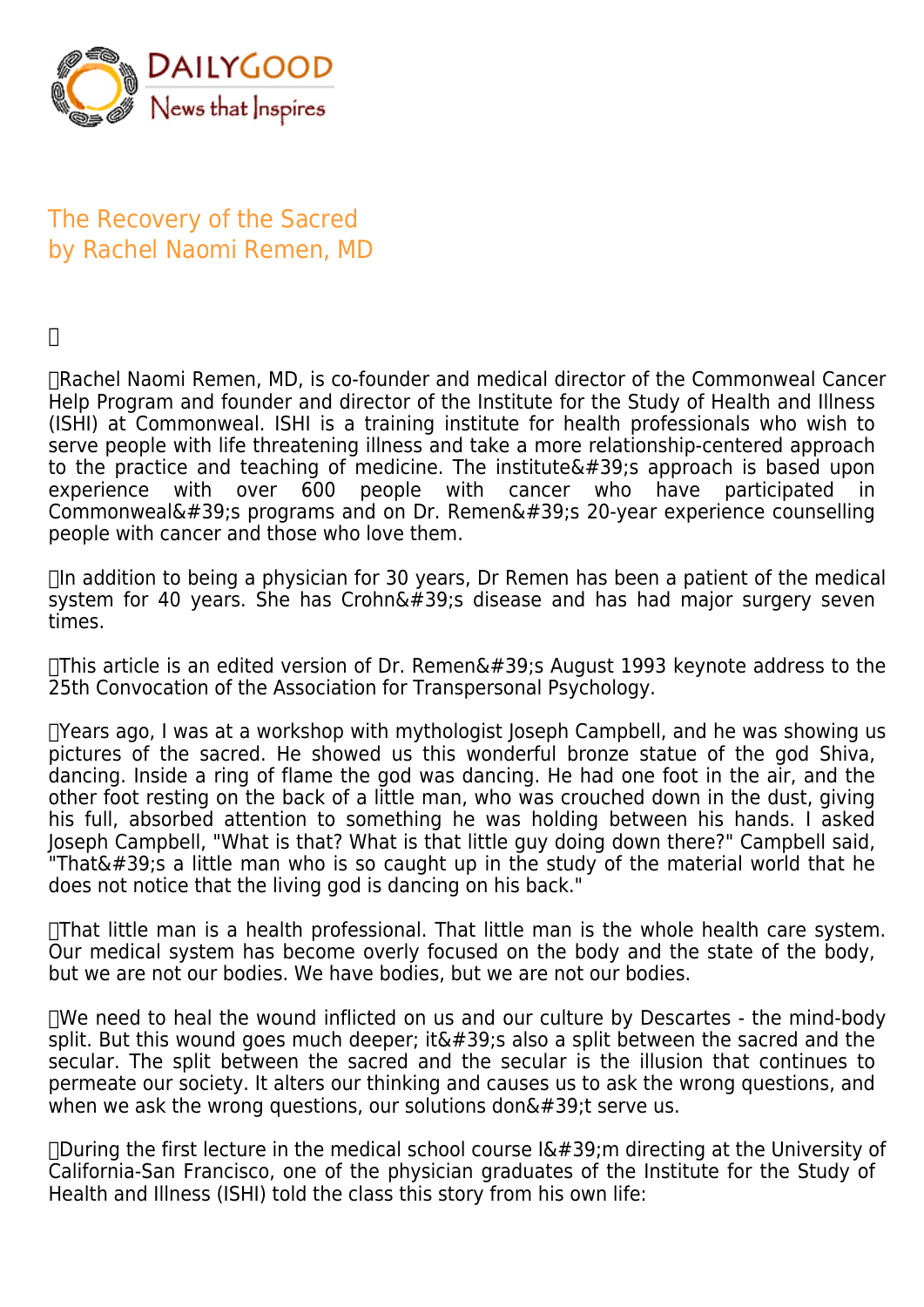$\Box$ His mother had nursed his father for 10 years while his father deteriorated into  $\overline{A}$ Izheimer&#39:s disease. His father&#39:s brain had died but his body still walked around and ate, and it was fed, clothed, and cared for by his mother. His speech deteriorated and for five years of his life, he was not able to speak.

 His mother was eventually persuaded to get some help. One day, when she had gone shopping, her husband had a massive heart attack and fell to the floor in the living room. The caretakers rushed to his side and one said to the other, "Call 911!" But before this could happen a voice said, "Don't call 911. Tell my wife that I am all right. Tell her I love her." And his father died. Looking intently at the medical students, this doctor said to them, "I challenge you to the question: Who spoke? Without wondering about this question, you can be a doctor to disease but not to human beings."

 $\Box$ The recovery of the soul may depend not on having the right answers but on asking the right questions and carrying them with us for our whole lives. The medical system may need to relinquish a single-minded quest for mastery and allow for the presence of mystery. "Who spoke?" indeed.

 What does it mean to a physician to practice medicine without mystery? When I was a medical student, my school had a large, black-tie retirement dinner for a very famous man on the medical faculty, whose scientific contribution had earned him a Nobel prize. He was 80 years old. The entire school gathered to honor him, and famous medical people came from all over the world.

 This doctor gave a wonderful speech describing the progress of scientific knowledge during the 50 years that he had been a physician. We gave him a standing ovation.

 After we sat down he remained at the podium. There was a brief silence and then he said,  $\overline{r}$ There's something else important that I want to say. And I especially want to tell the students. I have been a physician for 50 years and I don $\&\#39$ ; know anything more about life now than I did at the beginning. I am no wiser. It slipped through my fingers."

 We were stunned into silence. I remember thinking that perhaps he was senile. In retrospect, it was a very remarkable thing he did. He took an opportunity to warn us about the cage of ideas and roles and self-expectations that was closing around us, even as he spoke to us - the cage that would keep us from achieving our good purpose, which is healing. Healing is a matter of wisdom, not of scientific knowledge.

 So, what is the task of the medical system? Our modern view of disease is that disease is centered in the body. The older view of disease is that it is soul loss, a loss of connection, of meaning, of purpose, of essence. If this is so, the real task of the medical system is to heal soul loss, to aid in the retrieval of the soul. The entire culture is ill with soul loss.

 What is needed is not to bring spirit into our work, to develop more of a spiritual practice or to go to church more. Our task is to recognize that we are always on sacred ground. that there is no split between the sacred and secular. That the living god is dancing on our back. That there is no task that is not sacred in nature and no relationship that is not sacred in nature. Life is a spiritual practice. Health care, which serves life, is a spiritual practice.

 $\Box$ Disease is a spiritual path, too. Much illness is caused by the loss of the soul. Many, many people live lives that are empty. This emptiness is caused, in some part, by living without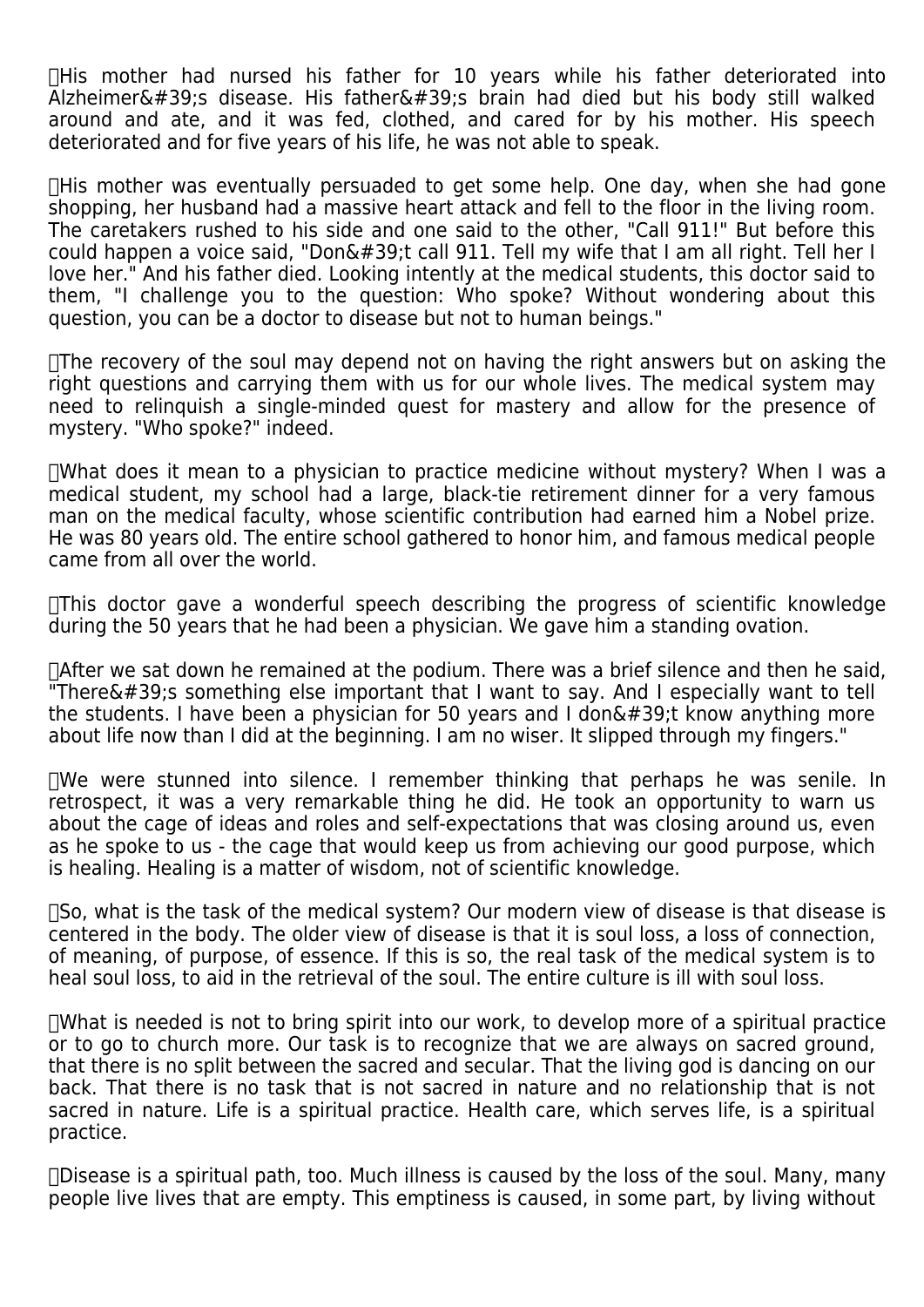meaning, or with meaning that is much too small, too trivial, or too material for the needs of a human being.

 How did we lose the soul? What happened, I think, is that we entered into a culture that devalued the yin, or the feminine principle. We lost a way of seeing. Yeats says this wonderful thing: "The voyage of discovery lies not in seeking new vistas but in having new eyes."

 $\Box$ The yin is a way of seeing, a way of understanding the world, a way of formulating solutions, and a very powerful way of acting. Access to sacred experience requires us to reclaim our feminine capacity, to value the subjective, the intuitive, the qualitative, to not limit our focus to the surfaces of things.

 $\Box$ We all know the power of the masculine principle, especially in health care. There are many people who would have died long before today without the powerful, life-saving interventions of masculine-principle oriented medicine. I am one of them. So it is not about throwing away the masculine principle; it is about reclaiming wholeness, integrity.

 What does it mean to perceive subjectively as well as objectively? When I started the poetry writing workshops with people with cancer, I was amazed that a poem came to me because I don $\&\#39$ ; t think of myself as a poet. My poem goes like this:

 $\Box$  $\Box$ **NNNO**  body!  $\Box\Box$ for 35 years  $\Pi$ ,573 experts with  $\Box$  $\Box$ 14,372 combined years of training **have failed**  $\Pi\Pi$ to  $\Box\Box$ cure your **∏∏wounds.**  $\Box$ **DODER** inside **NNNI**  am whole  $\Box$ 

 Reclaiming the sacred requires this kind of a double vision - the cultivation of a double vision that experiences the objective and the subjective worlds simultaneously.

 The imbalance in the medical system, the emphasis on masculine-principle approaches and perceptions that pervades our entire culture, diminishes everybody. It diminishes the people who work within the system, and it diminishes the people who seek out the system for their healing. When you leave the doctor $\&\#39$ ; office you may feel diminished, even though you have been given the right diagnosis and the right pills. Think of the masculine symbol, the circle with the arrow on one side. If someone relates to you in a predominantly masculine-principle style, you experience their strength, their capacity. You get rescued, as it were, and you feel smaller.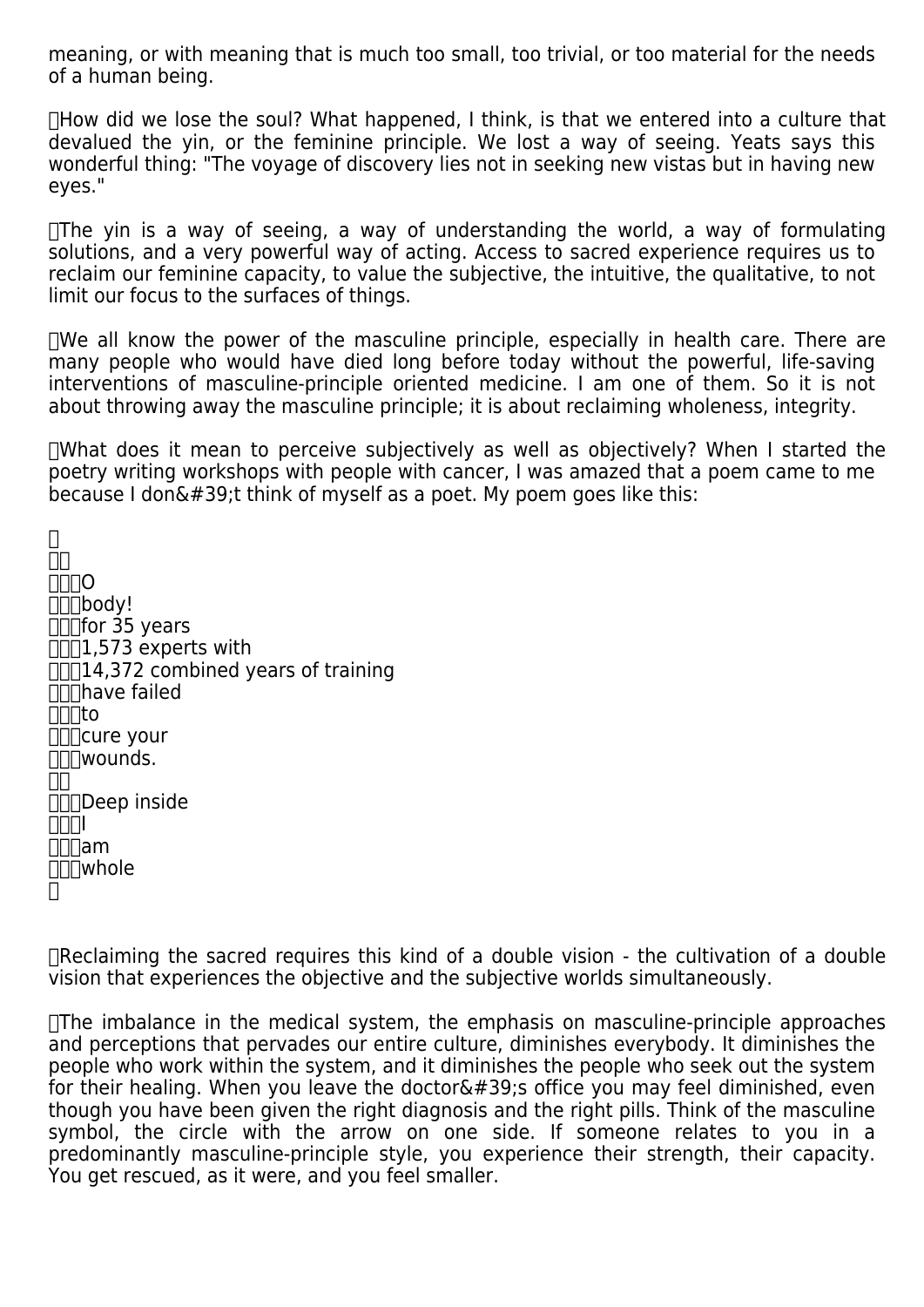$\Box$ What is it like, then, to relate to someone who is relating to you in a predominantly feminine-principle style? Think of the feminine symbol, the circle with the "plus" under it. This symbol is called Venus&#39:s mirror. When someone relates to you from the feminine side of themselves, what you see reflected in Venus $'$ ; mirror is your own strength, your own capacity, your own uniqueness. What would the medical system be like if it could do that for us, as well as providing the right diagnosis, the right pills?

 $\Box$ The yin is about comfort in the world of relationship, the world of connection, the interdependence of things. We have had a disease-centered medical care. We have moved to a more patient-centered form of care. What we need is a medicine based on right relationship.

 What we have now is a medicine of isolation. The shadow side of the yang, or masculine principle, is isolation. We have actually institutionalized isolation in medicine. We even have a language that nobody can understand. There is no reason why true things cannot be said in little words.

 What does it look like when you start healing professional isolation?

 At the end of our ISHI curriculum workshop at Commonweal we do a healing circle, a ritual we also do with people with cancer. The first time we did this, the eight doctors, all men, were sitting in a circle with their eyes closed. I have a little Zen gong, and when I strike the gong, the man to my left says his name aloud. The others then meditate on this man, pray for him, dream his dream with him, hope for his well being, believe in him, all in total silence, of course, for about two minutes. When I strike the gong again, the next man says his name aloud and everybody meditates on him for two minutes. And we go around the entire group this way.

 $\Box$  as before the end of this exercise, I opened my eyes and saw that some of the men were crying. At the end I asked about this, and one physician said, "I have never been wished well by another doctor before." The others just nodded. Medicine is a culture of competition, independence, isolation.

 What we are building at ISHI is a healing community, physicians who are in relationship to each other in a way that is healing so that they can endure the difficult work of being a health professional without burning out, people who know about healing through personal experience. The yang cures. The yin heals.

 At the close of each workshop we ask, "What did you learn? What are you taking home with you?" A cancer specialist said, "I just realized that I was numb. I was so numb that I didn $\&\#39$ ;t know that I was numb. Here, for the first time, I have found silence - silence in the woods, silence in the yoga. I didn $\&\#39$ ;t know I needed silence, I didn $\&\#39$ ;t know how to get silence, so I made myself numb instead." This man might have been talking for the entire culture. All of us are numb because we do not allow silence. Silence is a quality of the yin.

 Because the medical system does not yet understand the full range of human needs it wounds people - both doctors and patients. It does not recognize the full range of human strengths, either. What is needed for the healing of the medical system is what is needed for the healing of the culture. Because we are wounded in the same way as our institutions, when you are trained by an institution your wounds increase. In our training we are actually rewarded for our woundedness and punished for our wholeness. Medical training at the moment is like a disease. We have to recover from it, and many people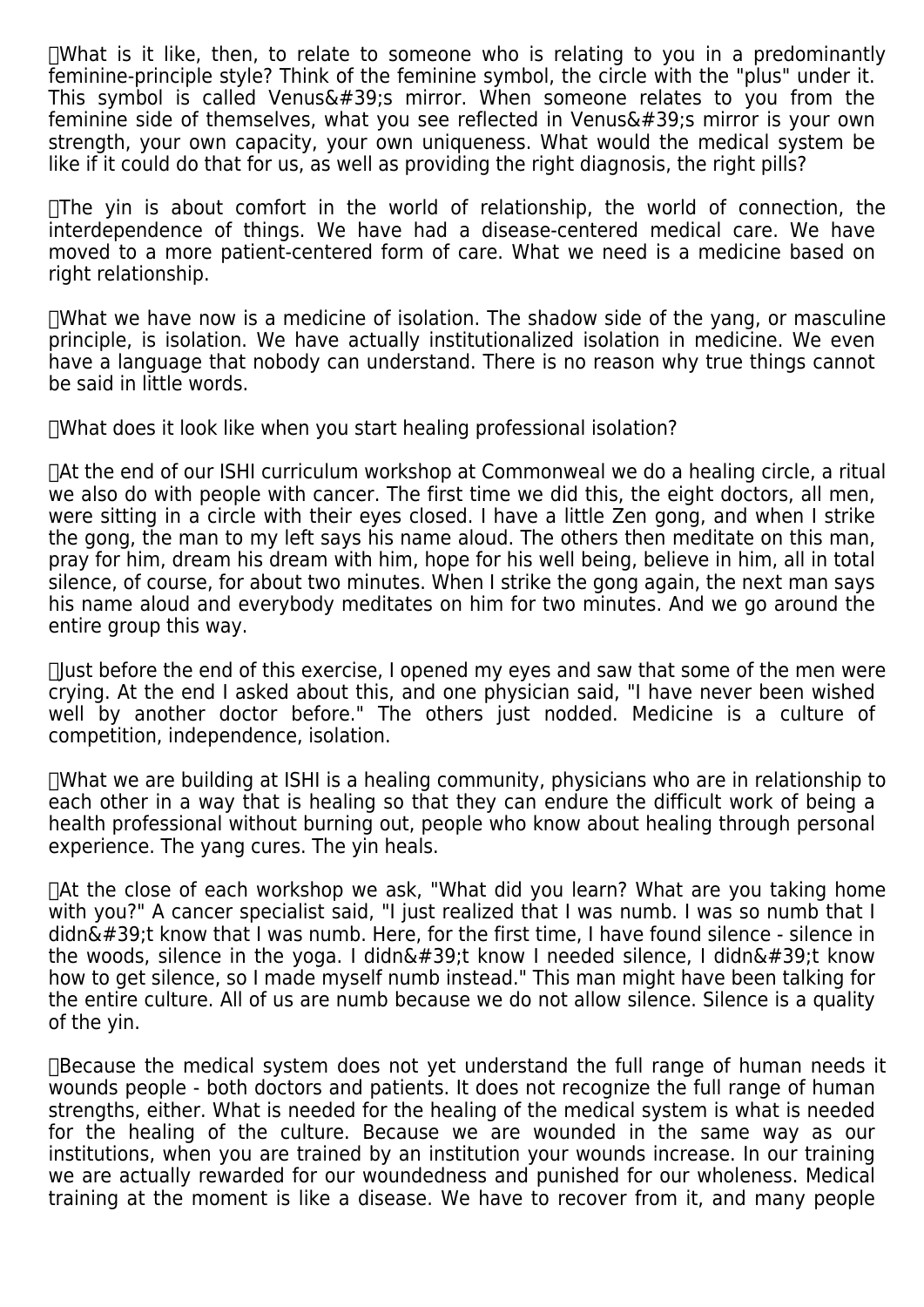never do. I am a recovering physician.

 The medical system does not trust process. The whole concept of "fixing" and "broken" suggests an insensitivity to the process nature of the world. The essential word of process is "yet." "Yet" is seeing with feminine eyes. We are all "works in process." That means that judgment is really inappropriate, or premature, because none of us are finished ... yet.

 When I began to be interested in the spiritual, I remember literally praying that I could stop seeing people $'$ ; faults so that I could release myself from my habit of critical judgment. I still see what I saw then, but I now recognize that what I am seeing is not deficit but the growing edge in every human being. I am seeing the "yet," the place where God is present, the place where the work happens.

 Our medical system needs to see human beings as a process. Moreover, it needs to recognize that human process is purposeful. It is a process that involves movement toward greater meaning. People who report near-death experiences also report an ineffable knowing about the purpose of life. According to these reports, the purpose of life is to grow in wisdom and to learn how to love better. It is so simple and general a purpose that we are each free to find our own way to do it. To more fully serve life, medicine needs to help people to grow in wisdom and to learn to love better.

 The challenge for us is to shift from being the fixers of the broken to the holders of the "yet" for people who have lost sight of the "yet" and those who do not believe in it. A stanza from a poem written by psychologist Dorian Ross, PhD, after her surgery supports the power of this position.

 $\Box$  $\Box$ 

- **MOTHER** bathing me each morning
- $\Pi$  with hospital rough washclothes
- $\Pi$  $\Pi$ but with such tenderness and wish
- **IND** for warm water
- $\overline{\Pi}$ That my skin did not hurt, it moved
- $\Pi$  $\Pi$  $\Omega$ out towards her,
- ∏∏recognizing at last its own
- $\Pi$  $\Pi$ a trust that went deeper than peril,
- **Innitative** becoming mine
- $\Box$ but in surprising ways . . .
- $\Pi$ IIt was the cream she put under my eyes
- **Inneach morning,**
- $\Box$ believing that there would be a time
- $\Pi$ again that I would
- **nnicare about beauty**
- $\Pi$ believing in this body when I could not.

 $\Box$ 

 One of the most powerful things we do at the end of the five-workshop ISHI curriculum is ask doctors who have practiced for 20 or 30 years to write a poem that captures for them the meaning of their work. What these physicians are really doing is rewriting the Hippocratic Oath, each one recovering the sacred in his or her own way.

 Here is such a poem written by Vivekan Don Flint, coordinator of ISHI, and myself.